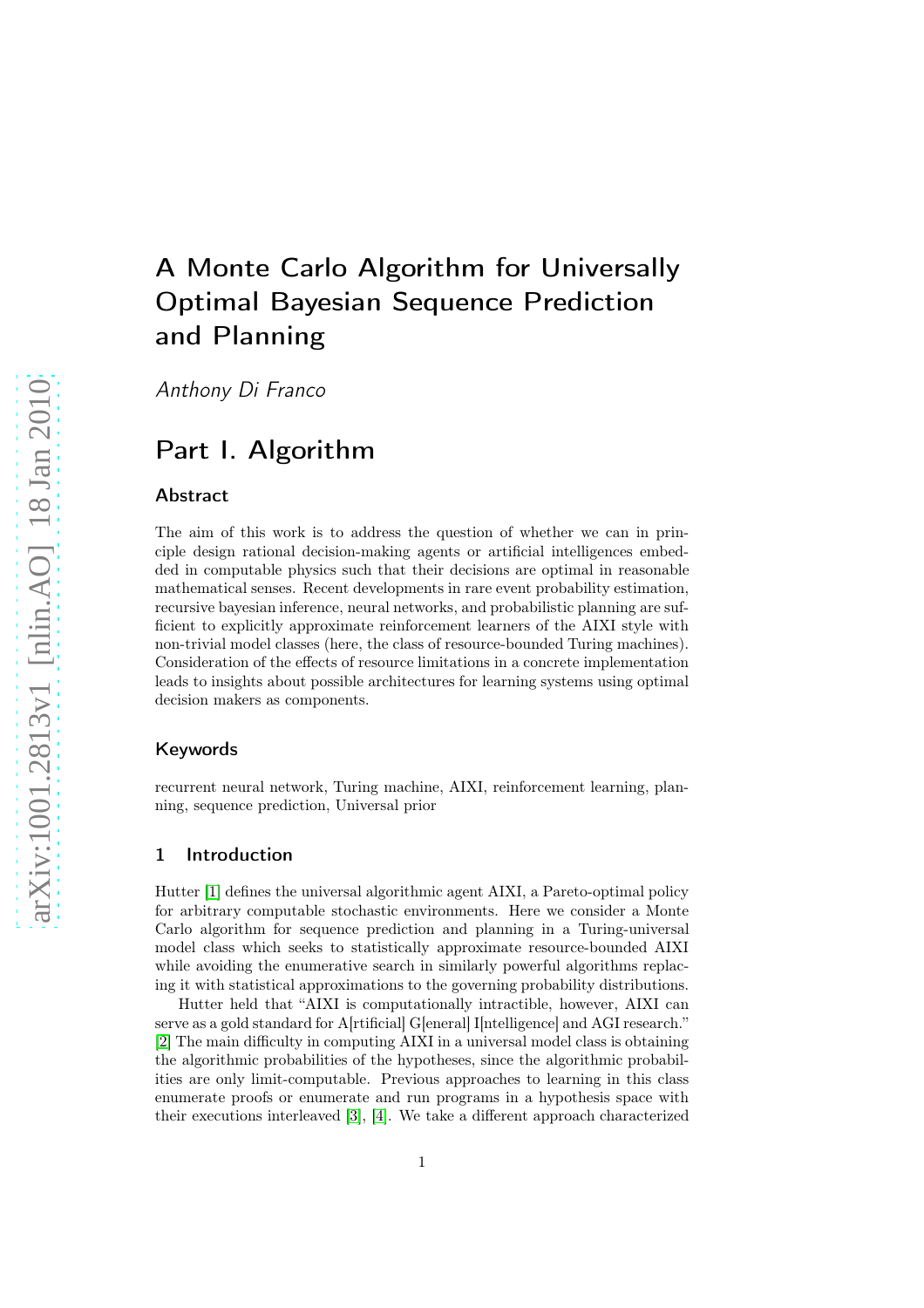by two main points: 1) The computation runs in tandem with the environmental process, and to succeed must produce the correct result at the same time the environment demands it. Thus there is an implicit "speed prior" [\[5\]](#page-7-4) imposed on the model parameterized by the frequency of operation of the model with respect to the environment, or, alternatively, we are approximating AIXI-tl with a time bound equal to the relative frequencies of the model's cycle and the environmental inputs, and length bound determined by the space available for the model representation, but we rely directly on statistically valid approximations rather than proofs of valid approximation. 2) Otherwise, hypotheses are weighted according to their representation-length complexity as in AIXI.

This part presents the algorithm, with experimental results deferred to the second part, which is in preparation.

## 2 Architecture

Using the equivalence between recurrent neural networks and Turing machines [\[6\]](#page-7-5), we choose recurrent neural networks as the model class. Additional information on the relationships between recurrent neural network architectures and computational classes is available in [\[7\]](#page-7-6). The main advantages of this representation are that 1) it is parameterized by vectors of dense numbers and therefore straightforward to sample from in a meaningful and statistically efficient way using established Monte Carlo techniques, and 2) while recurrent neural networks embed the class of Turing machines, they can be counted on to produce meaningful outputs at any point in their operation, so do not suffer from the halting problem in a way that presents algorithmic difficulties.

Among the class of recurrent neural networks, we choose a modified version of Long Short-Term Memory [\[8\]](#page-8-0) because it has established state-of-theart performance on benchmark tasks and because it can easily be seen as a continuously-parameterized flip-flop fed and controlled by perceptrons, making the the interpretation of the model more straightforward, and constraining it to perform in a way known to be useful. This is a different motivation from its original one which was to prevent the premature decay of error signals in training. The modification here is to add a "bypass" gate which mixes the computation directly into the output, rather than forcing the computation to first be stored in the state before being output, so that a cell can act either as a memory or as a computational element according to circumstance.

The network outputs are made to predict the network inputs at the next time step. Network inputs are presented in a binary encoding, so that network outputs can be treated directly as a probability (that of observing a set input bit) without less general assumptions on the probability distributions of network inputs.

To plan, we present as input to the network a concatenation of the observed environmental inputs (of which some subset is interpreted as a reward signal) and the agent's own outputs, and make the network generate samples of likely continuation sequences by predicting a distribution over inputs and outputs for the next timestep, sampling from the predicted distribution, predicting again by taking the sample as if it had been observed, and so on recursively, and generated samples from likely continuation sequences to plan by generating them out to a specified horizon and selecting the next action in the continuation that yields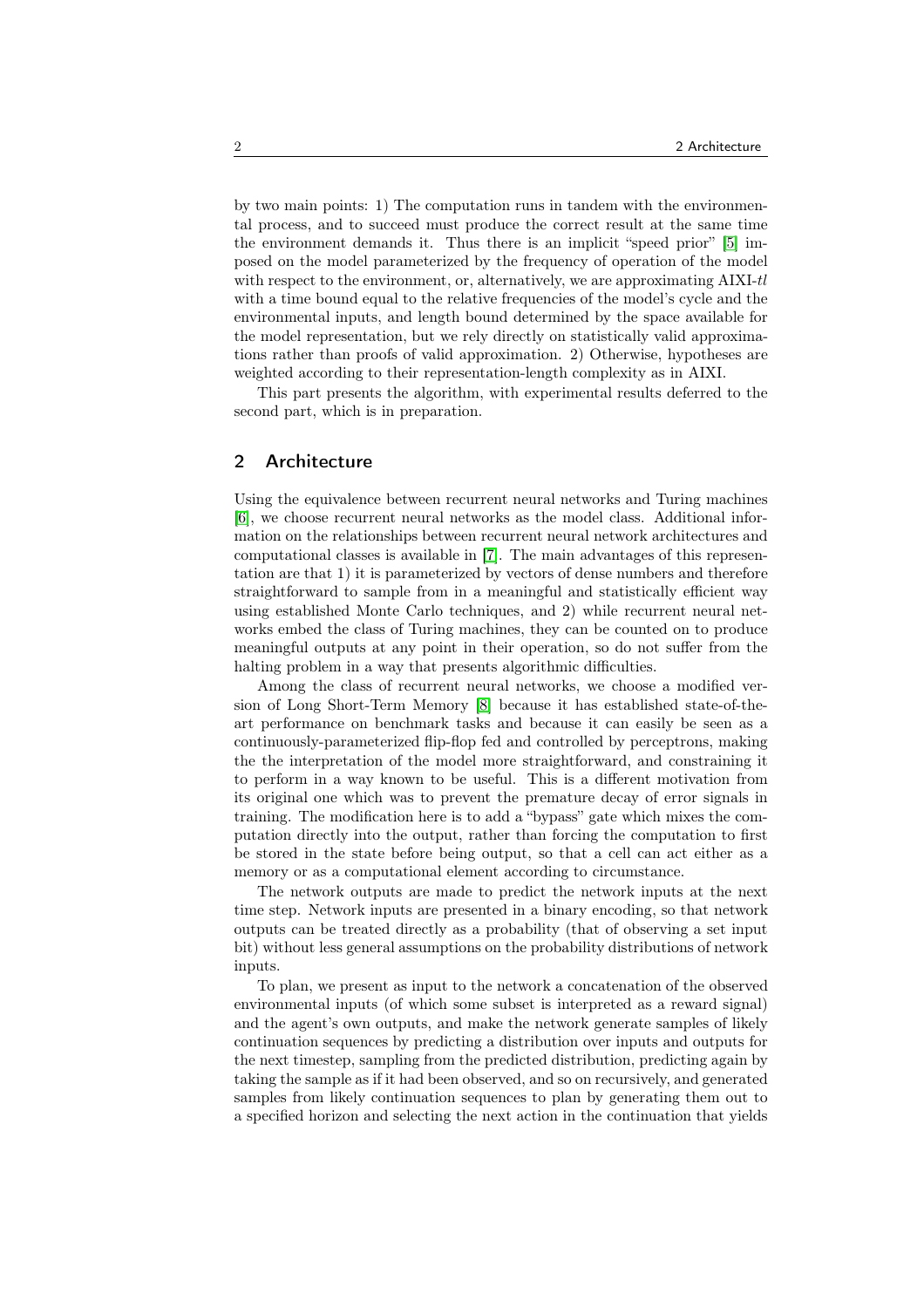the most aggregate reward in the sample.

## 3 Algorithm

## **Overview**

We first obtain a sample from the Universal prior over the model class. This must be done only one for a certain choice of model class (i.e. network topology). Thereafter, the algorithm operates in discrete timesteps. At each timestep, the current environmental inputs and the agent's most recent outputs are presented as inputs to the network, and the network updates its estimate of the neural network parameters according to the probabilities it previously assigned to the observed inputs. If an action is called for at the current timestep, the current estimate of the network parameters is used to generate likely continuation sequences out to a specified time horizon, generating a likely continuation of the sequence of network inputs, which consist of (environmental input, agent output) pairs and where the environmental input contains a reward signal. The next action is chosen as the agent output that serves as a partial prefix to the set of continuation sequences with the most expected reward.

## 3.1 Prediction

Prediction has two components, the first being obtaining a useful sample from the Universal prior, and the second being recursively updating that sample to reflect the posterior distribution in light of the data. For the sample from the Universal prior, we face the practical difficulty that we wish to have significant numbers of samples from regions of the sample space with exponentially decreasing probability, and so turn to techniques from rare-event probability estimation. For the computation of the posterior probability, we rely on standard techniques from recursive Bayesian inference.

We seek to sample models from the model class with large weights  $w$  under the following distribution so as to use  $\xi$ , the Universal posterior, as our predictor, that is, we take the prior probabilities of hypotheses to be their Universal probabilities and maintain their posterior likelihoods by Bayes' rule (equations and notation from [\[1\]](#page-7-0)):

$$
w_{\nu}(x_{t=0}) = 2^{-K(\nu)}
$$

$$
\xi(x_t|x_{< t}) = \sum_{\nu \in \mathcal{M}} w_{\nu}(x_{< t}) \nu(x_t|x_{< t}), w_{\nu}(x_{1:t}) \leftarrow w_{\nu}(x_{< t}) \frac{\nu(x_t|x_{< t})}{\xi(x_t|x_{< t})}
$$

We measure the encoding-length (Kolmogorov) complexity of the mapping from current states and inputs to subsequent states and outputs with the B quantity from Flat Minimum Search [\[9\]](#page-8-1) which gives the number of bits required to encode the network's parameters to maintain a certain amount of precision in the mapping it represents. In the general case of multiple inputs going to multiple outputs, the full  $B$  quantity is required, but in this implementation where each weight directly influences only one output within an iteration, the following simplification obtains, (with a constant term omitted as being irrelevant,) a quantity reminiscent of the Fisher information: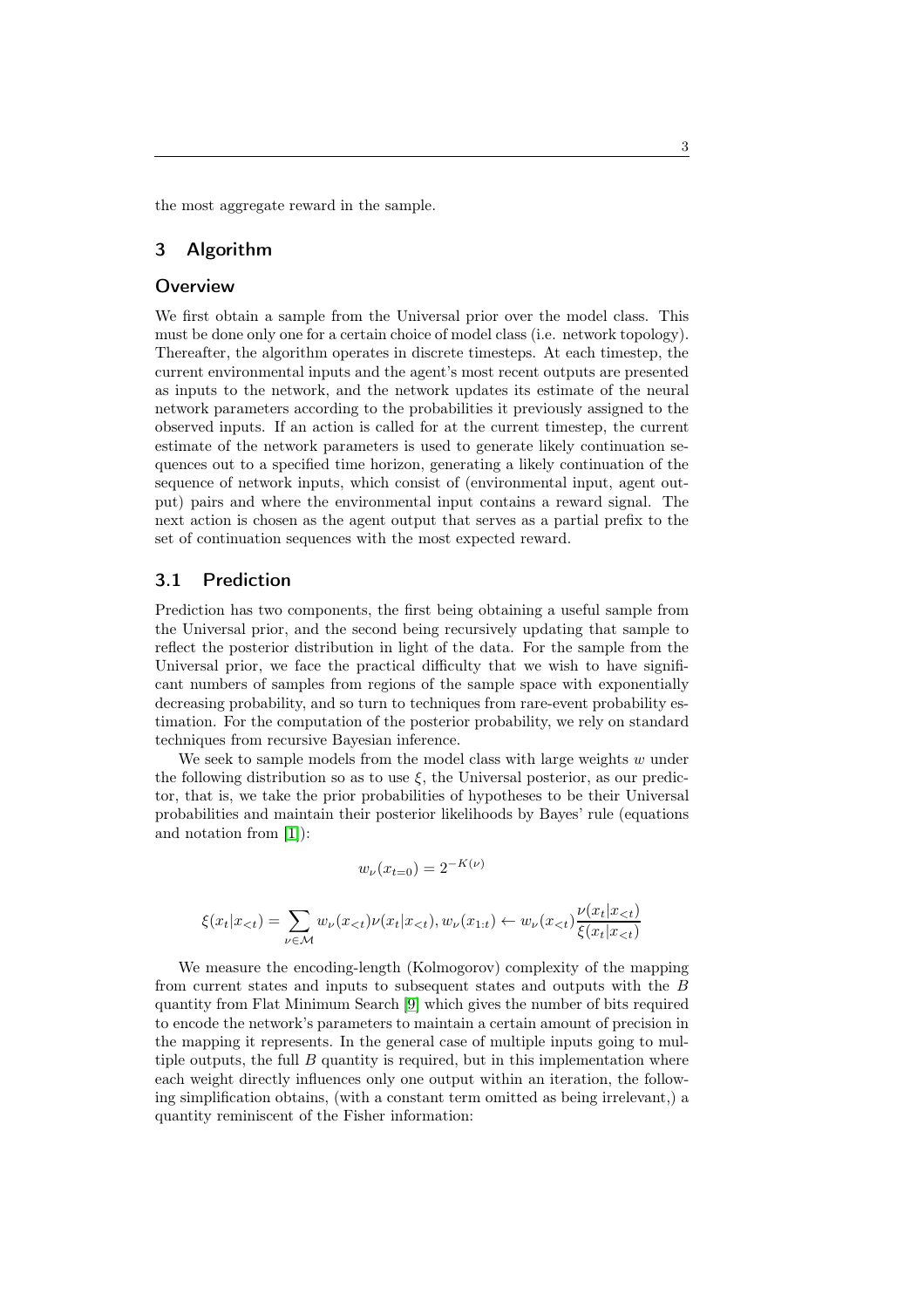#### Algorithm 1 Sampling from the Universal Prior

1. Choose a sample size S, number of levels desired  $N_L$ , and quantile P; suggested are  $S = 2^{parameterSpaceCardinality}, N_L = parameterSpaceCardinality,$  $P = 2$ .

2. Generate an initial set of samples with Metropolis-Hastings by repeatedly drawing from a (say) multivariate Gaussian or Laplacian proposal centered at the current sample, accepting samples as their bounded likelihood ratio  $\min(\frac{2^{-B(\nu')+K(x_{\nu'})}}{2^{-B(\nu)+K(x_{\nu'})}})$  $2^{-B(\nu)+K(x_{\nu})}$ , 1) is greater than a draw from a uniform $(0,1)$  random variable.

3. Proceed with algorithms 2.2 and 2.1 of [\[10\]](#page-8-2) with a transition kernel  $g*$  given by a kernel density estimator over the sample, suggested is the multivariate Gaussian or Laplace distribution with the sample variances or covariances.

$$
B = \sum_{w \in weights} \log(\frac{\partial output_w}{\partial w})^2
$$

We might also do this by following up to the determination of the gradient the RTRL algorithm, or an equivalent technique given a different choice of RNN architecture, in which case we might then maintain the prior and posterior terms in the  $\xi$  weighting separately, and recompute the prior term with the recursive formula for the RTRL partial derivatives, and update the posterior term recursively according to the formula given previously for  $\xi$ . However, the previous paragraph's method is most appropriate to the interpretation of the recurrent neural network as a Turing machine, with the states serving as a bounded work tape, and the neural network map serving as the state-transition dynamics, and is preferred here.

Using  $B(\nu)$  to approximate  $K(\nu)$ , we initialize a sample set of size S by rareevent probability estimation by strata and acceptance / rejection according to the Universal prior distribution parameterized by  $B$ . That is, given a proportion P between zero and one, say one half, we generate samples from  $\nu \in \mathcal{M}$ according to  $p(\nu) = 2^{-B(\nu) + K(x_{\nu})}$  with Metropolis-Hastings where  $K(x_{\nu})$  is the encoding complexity of a state vector sampled jointly with the weights of  $\nu$ , then within the upper Pth quantile of the sample, we construct a kernel density estimator and recursively repeat the Pth quantile sample with the quantile, recording the boundary value of the quantile at each step of the recursion as a sequence of levels. Given the sequence of levels, we repeat the process with the level thresholds replacing the quantiles. Notably, we obtain from this process an estimate of the normalization constant of the Universal distribution, though it is unused here. See [\[10\]](#page-8-2).

Having thus obtained a sample from the Universal prior, which must only be done once per instantiation of a network of a certain architecture, we then update the posterior term recursively according to the formula given previously for  $\xi$ .

Upon a degeneration of the sample as indicated by the variance of the weights falling below a given threshold, we may resample by replicating and replacing samples with samples from a kernel density estimate according to their weights as in the sequential Monte Carlo literature, especially [\[11\]](#page-8-3). We can include in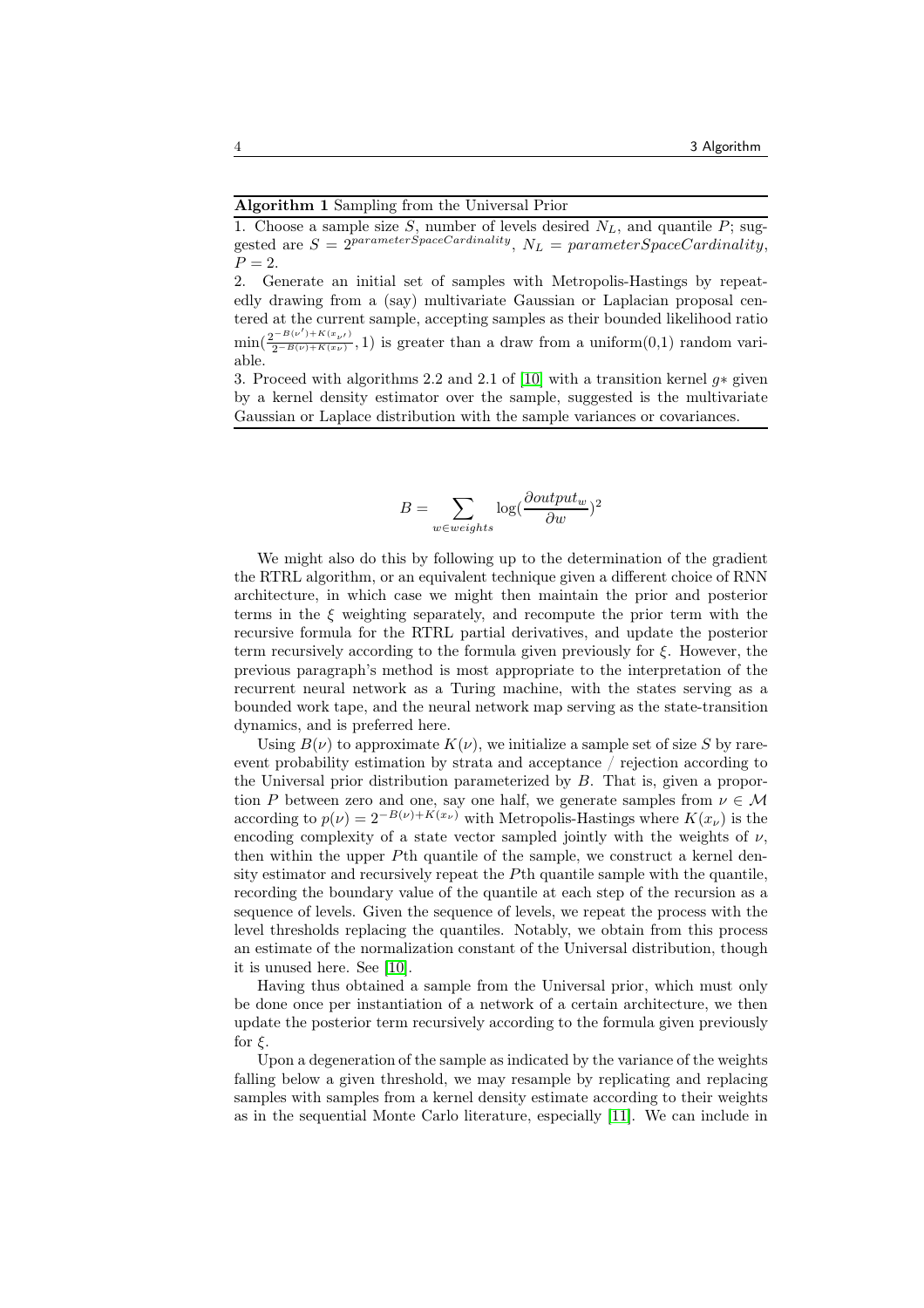Algorithm 2 Recursive Bayesian Posterior Update

Denote the current observation by  $x_t$ , the previous set of weights by  $w_{\nu}(x_{\leq t}),$ then:

1. Compute the probability of each sample  $\nu$  in the sample set by propagating each of the current weighted state samples through the network evolution represented by  $\nu$ , and taking the likelihood of the resulting multivariate Bernoulli with respect to the observed bits;

2. Update the weights using the resulting likelihoods according to  $w_{\nu}(x_{1:t}) \leftarrow$  $w_{\nu}(x_{\leq t}) \frac{\nu(x_t|x_{\leq t})}{\varepsilon(x_t|x_{\leq t})}$  $\frac{\nu(x_t|x_{<})}{\xi(x_t|x_{<})}.$ 

3. If the effective sample size  $\sum_{\mu} \frac{(\sum_{\nu} w_{\nu})^2}{(\mu - \mu)^2}$  $\sum_{\nu} \frac{\sum_{\nu} w_{\nu}}{(w_{\nu})^2}$  has fallen below a pre-determined threshold, say 50%, then:

3a. Sample with replacement from the set of  $\nu$  with probabilies  $w_{\nu}$  and assign each a unit weight to form a new sample with the same distribution;

3b. Form a kernel density estimator for the new sample and take a new sample from it, assigning each unit weight. Suggested is the shrunk kernel density estimator given, for a kernel bandwidth b, by computing  $a = \sqrt{1 - b^2}$ , translating each parameter  $\Theta_{\nu}$  in each sample  $\nu$  towards the sample mean  $\bar{\Theta}$  by taking the linear combination  $a\Theta_i + (1-a)\overline{\Theta}$ , then sampling from a kernel parameterized by the translated particles and a covariance of  $b^2V$ , V being the sample variance matrix. (See [\[11\]](#page-8-3))

4. Sample a new set of states by repeating steps 2 and 3 with the roles of the network parameters and states reversed.

each  $\nu$  a representation of the state vector, that is, sample states and dynamics as a block, or maintain separate estimates conditional on one another as is more common in Kalman-filtered recurrent neural networks. Here we choose the latter. We may choose to use multiple RNN simulation steps per time step of the environment to relax the time bound on the computation. Our estimate of the probability of an input bit being set is then given by the  $w_{\nu}$ -weighted sum of our samples from M.

## 3.2 Planning

This model is observable, and state-determined, so the prerequisites for the application of the approximately optimal stochastic planning algorithm in [\[12\]](#page-8-4) are satisfied. To plan, we jointly model environmental inputs, including the reward signal, and agent actions, and sample continuations of the joint sequence of these. We obtain a distribution over the future rewards of certain actions or action sequences by grouping continuation samples according to the actions or action sequences they contain, and plan by selecting at each time step the next action with the highest expected total future reward. Arbitrary discounting is easily accomodated by applying the appropriate factor to the sum at each step in the continuation sequence. As an optimization, if the environment is sufficiently stationary and sufficiently well-approximated by the model, it is conceivable that prefixes longer than one timestep in length could be chosen and executed without re-running the planner, but this is not considered further here.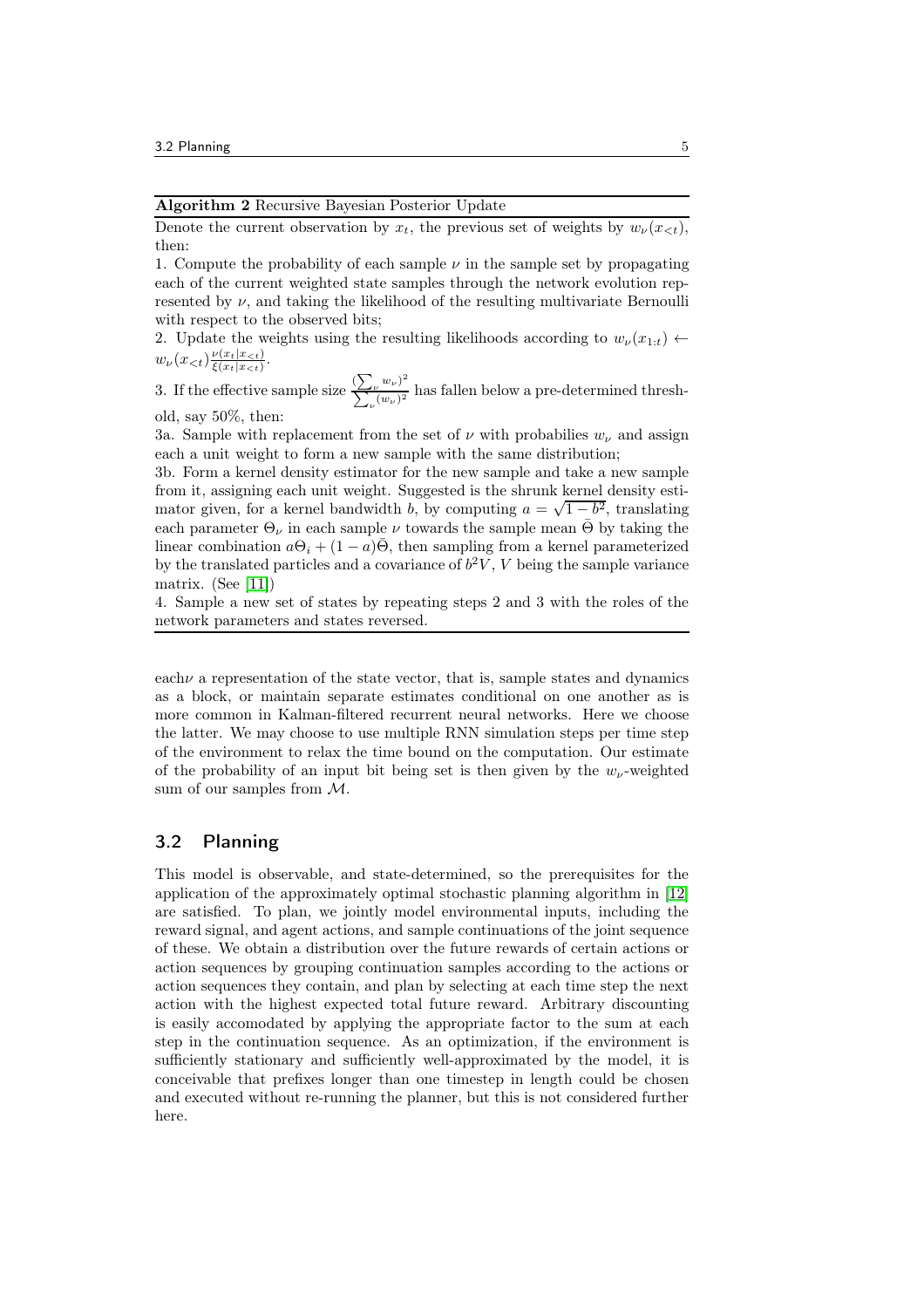#### Algorithm 3 Planning

At each time step when an action is called for:

1. Generate a probability distribution over continuations of network input sequences by making a copy of the state samples, and iterating steps 2 - 4 of algorithm 2 on the state copy but without modifying the estimate of the network parameters, until a sample of continuation sequences has been produced out to the desired time horizon.

2. Group the continuation sequences according to their sharing a common next agent action, and take the expected discounted future reward within each group. 3. Perform the action with the highest expected discounted future reward.

## 3.3 Remarks

The algorithmic-complexity-based parameter smoothing accomplishes a form of principled dimensionality reduction within the upper bound imposed by the dimension of the representation. A reversible-jump Monte Carlo sampler could be used to select the dimensionality without an explicit upper bound [\[13\]](#page-8-5).

To model input-output relationships, input-output pairs should be presented as network inputs, with use of the planner being unnecessary, although the more typical approach analogous to the operation of other neural networks of giving the input as the network input, calling for the output as the agent action, and giving a reward signal inversely related to the output error should also work, but waste planning effort.

## 3.4 Implementation notes

A prototype implementation is available at <http://code.google.com/p/machine-tools> in the SolomonoffNet module.

We compute the partial derivatives of network outputs with respect to weights, the key input to the computation of  $B$ , using forward-mode automatic differentiation, a choice made mostly for implementation convenience and because in the general case here, where input dimension equals (or is less than) output dimension, simply-implemented forward-mode differentiation is as efficient as (resp. more efficient than) the reverse-mode (backpropagation) more commonly encountered in neural network algorithms.

## 4 Outlook

This paper applies sampling to effect AIXI-style learning in a specific Turinguniversal model class, but analogous techniques apply to any model class where the parameters can be sampled, with appropriate modifications to take into account the needs of sampling from another such model class, particularly the determination of the encoding complexity, and the resulting mixture estimate is as close to the true distribution as the model class permits [\[1\]](#page-7-0).

In the recurrent network setting the map encoding complexity of the system dynamics  $B$  is equivalent to the information rate of the corresponding process and the topological entropy of the corresponding dynamical system. Together with the sampling method presented here for the Universal prior, it could be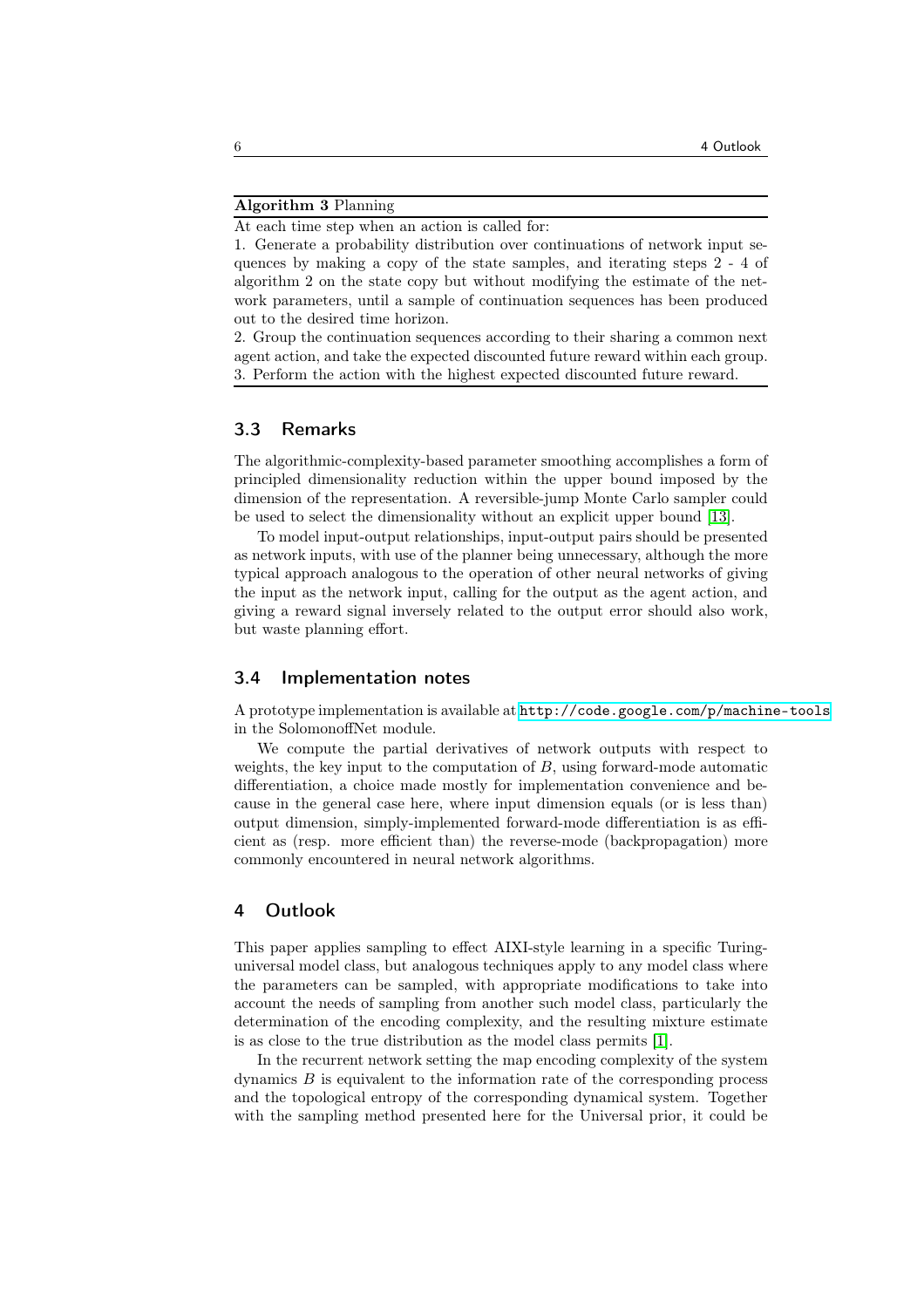used to numerically characterize the complexity of other classes of dynamical systems.

Approximately, but neglecting the encoding complexity structure of the parameter space, the size of the parameter space to be sampled grows exponentially with network dimension, as does thus the cost associated with maintaining the sample set, and the costs of other implementation details such as the Jacobian accumulation and the peephole connections across modules in LSTM grow faster than linearly. To mitigate these costs, a large network may be constructed as a set of small network modules with the ability to view one another's outputs or states as additional environmental inputs, and a perhaps probabilistic locality structure can be imposed to limit the interconnection costs while maintaining bandwidth among computational nodes in the network, such as a topology with power-law node degrees. An analogy can be drawn to decoupled extended Kalman filter training of recurrent neural networks, though the interactions of the modules require a more powerful theoretical framework to analyze because of the bounded-Universal power of the models. Computability Logic [\[14\]](#page-8-6) may be such a framework, wherein the network modules can take each other as oracles. Additionally, one can consider allowing these modules, capable of arbitrary computation, to interact with other special-purpose modules, such as smoothers of system input / output, pattern-associative memories, chess programs, etc. depending on the problem domain.

This motivation for decoupling the large network into modules and to view interactions of modules with their environment in terms of computabilty logic suggests a model for the mammalian brain where cortical columns are identified with resource-bounded general-purpose-computation modules and other parts of the brain are either computational oracles or filters on input / output with the environment. Suppose that the thalamus serves as the communication network by which the modules are connected with one another over long ranges and with other oracles / filters in the brain and the (perhaps filtered) environmental inputs / agent controls, and is responsible for distributing reward signal information across the computational modules; that the hippocampus serves as a pattern-associative memory in tandem with the cortical ensemble; that the cerebellum serves as motor output consolidation and smoothing. Working under that hypothesis, the functional specialization of different regions of cortex might be derived from considerations of the computational capacity of individual modules and the information bandwidth of the connections between groups of modules in a region, other regions relevant to its function, and the locations in the network of the relevant environmental inputs / outputs, rather than any sort of a priori enforced anatomical specialization. Also, the brain can thus be seen to implement a solution to the prediction and planning problems that is optimal in a resource-bounded, stochastic sense, and quite general.

Separately, but also based on the idea of an architecture for an intelligent agent built around a communication network that transmits data from the environment to a set of computational units, permits these computational units to communicate with one another, and transmits commands back to be executed upon the environment by the agent's effectors, this agent architecture suggest a means of quantifying Boyd's Observe-Orient-Decide-Act loop conceptual framework [\[15\]](#page-8-7) for analyzing strategic interactions, where observation is the capacity in units of bits per second to provide sensory information to the computational units, orientation is the capacity of the computational units to inform one an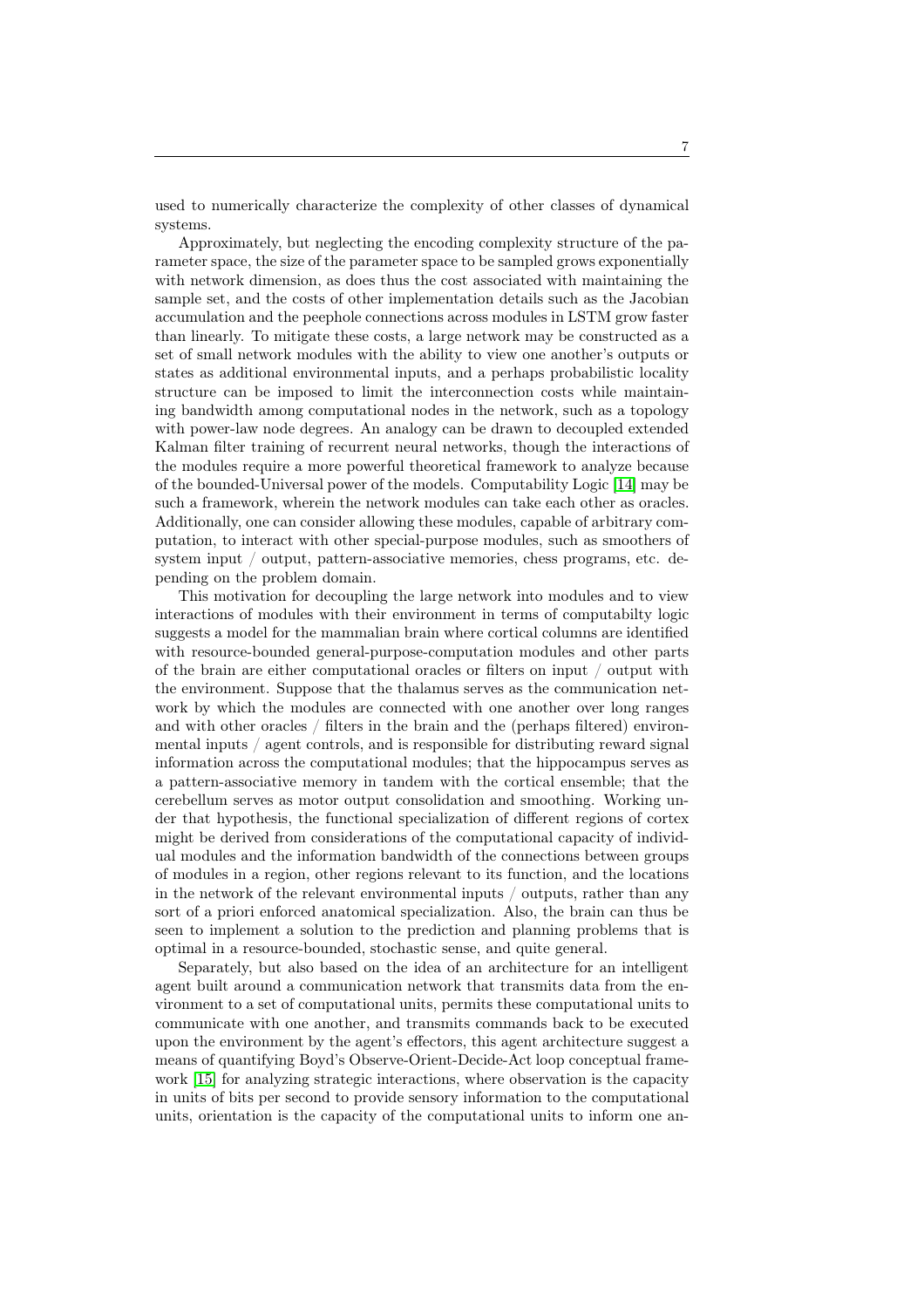other of computed characterizations of the environment and is bounded by their speed of computation and the capacity of the communication network among them measured in bits per second, decision is equated with the agent's planning capacity as manifested by the sequence of outputs it produces and the capacity of the communication network to communicate them to the effectors and is also measured in bits per second, and action is equated with actuation's ability to affect the environment in units of joules per second. Thus Boyd's Energy-Maneuverability theory can also be quantified in units of bit-Joules per second. It also suggests a potential approach to making mathematically rigorous his references to Heisenberg's uncertainty principle, Goedel's incompleteness theorem, and the second law of thermodynamics, which were merely illustrative in his presentation of his ideas, by formulating analogous statements within the context of statistics and algorithmic probability of AIXI.

Schmidhuber's history-compressing neural networks [\[16\]](#page-8-8) implemented, in a sense, a less general form of computational modules using one another as oracles, where the modules were arranged in a heirarchy and learned abbreviated representations of ever-longer regular input sequences.

#### Notes

This work presents a refined version of the algorithm described in the extended abstract "Overview of A Monte Carlo Algorithm for Universally Optimal Bayesian Sequence Prediction and Planning" [\[17\]](#page-8-9).

## <span id="page-7-0"></span>References

- [1] Hutter, M. Universal Artificial Intelligence: Sequential Decisions based on Algorithmic Probability. Springer: Berlin, 2004, p. 300 pages.
- <span id="page-7-2"></span><span id="page-7-1"></span>[2] Hutter, M. Foundations of Intelligent Agents. In Singularity Summit 2009, 2009.
- [3] Schmidhuber, J. Optimal Ordered Problem Solver. Machine Learning 2004, 54, 211–254.
- <span id="page-7-3"></span>[4] Schmidhuber, J. Ultimate Cognition à la Gödel. Cognitive Computation 2009, 1, 177–193.
- <span id="page-7-4"></span>[5] Schmidhuber, J. The Speed Prior: A New Simplicity Measure Yielding Near-Optimal Computable Predictions. In Proceedings of the 15th Annual Conference on Computational Learning Theory (COLT 2002); Kivinen, J.; Sloan, R.H., Eds. Springer: Sydney, Australia, 2002, Lecture Notes in Artificial Intelligence, pp. 216–228.
- <span id="page-7-5"></span>[6] Hyotyniemi, H. Turing Machines are Recurrent Neural Networks. In STep '96 - Genes, Nets, and Symbols; Alander, J.; Honkela, T.; Jakobsson, M., Eds. Finnish Artificial Intelligence Society: Vaasa, Finland, 1996, Symposium on Artificial Networks (Finnish Artificial Intelligence Conference), pp. 13–24.
- <span id="page-7-6"></span>[7] Siegelgmann, H.T. Neural Networks and Analog Computation: Beyond the Turing Limit. Birkhaeuser: Boston, Massachussetts, 1999.